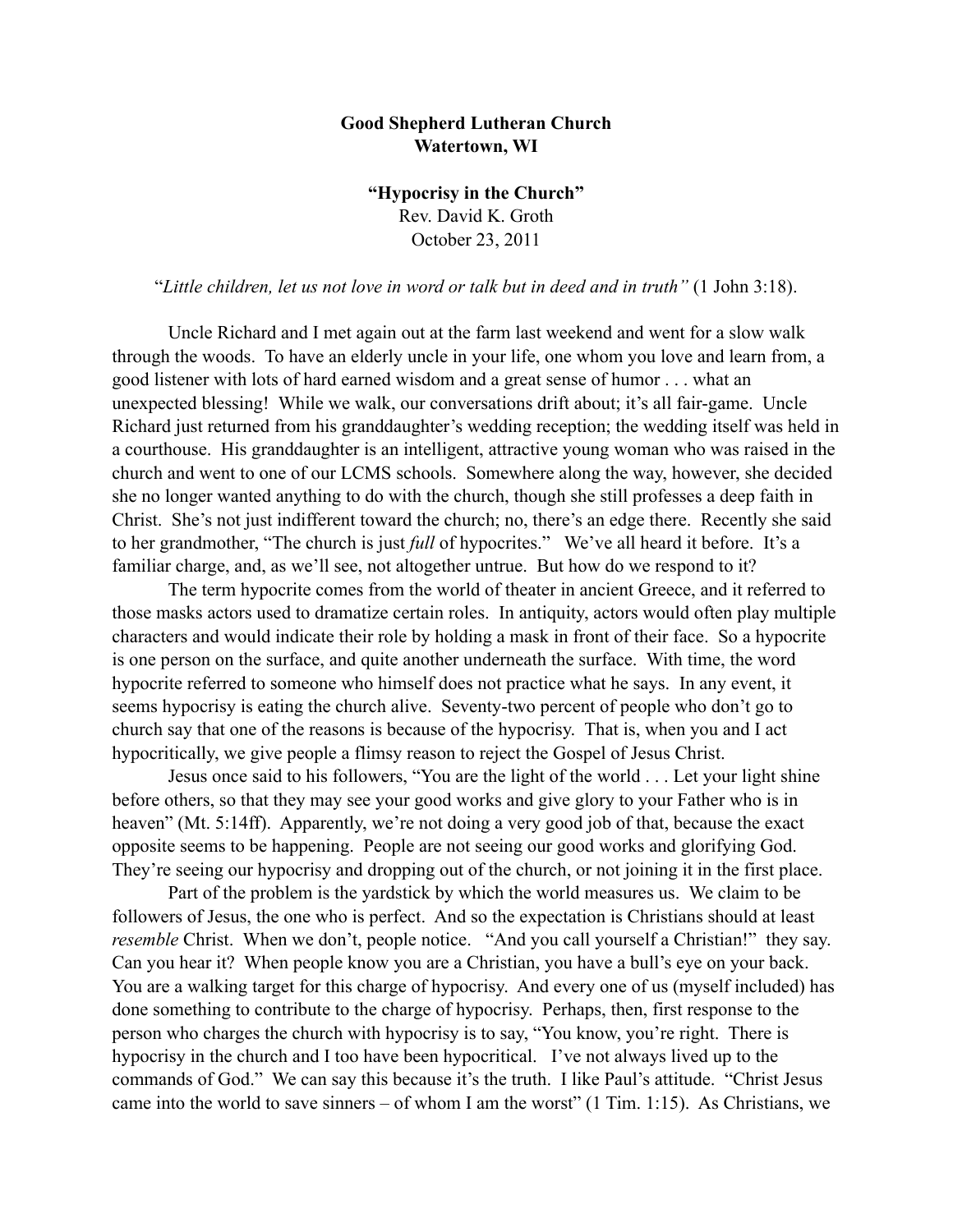don't need to fear confessing sin and guilt, in part because it's the truth and in part because we know there is forgiveness in Christ.

 But I think it's also important to point out there is a difference between sinners and hypocrites. Often, those two words are used interchangeably and that's not right. The Bible says all people sin and have fallen short of the glory of God. So the church is full of sinners because the world is full of sinners. In fact the church is the one place in the world that in order to become a member, you have to first acknowledge and confess you are indeed a poor, miserable sinner. The church can stomach liars and thieves and murderers and addicts but we cannot stomach anyone who claims to be without sin. That one doesn't belong. We don't want that one here. This place is for sinners. In fact, we even claim we deserve God's present and eternal punishment. With this in mind, it's fair to say the church is full of sinners. (Every place is.) But it's not really fair to say the church is full of hypocrites because we're not claiming to be anything but sinners. In addition, there are murderers in prison, but not all who are in prison are murderers. There are hypocrites in church, but not all in church are hypocrites.

Anyway, since when do people allow hypocrisy to determine their affiliation and participation? Since there are hypocrites in Wisconsin, would you move to Illinois to try to avoid hypocrites? Some doctors are quacks. Does that mean you never see a doctor anymore? Ground beef is sometimes contaminated with E. coli – but has everyone stopped eating burgers? There are hypocrites among God's people. There are tares among the wheat. But you still want to be with and among God's people.

 For some, saying the church is full of hypocrites can be an unconscious cop-out. It justifies non-involvement. So long as the church is full of hypocrites, then I don't have to set the alarm clock for Sunday morning. I don't have to attend any messy board meetings on Monday nights. I don't have to give away my hard-earned money, or volunteer in the community or serve the poor, or build houses in Mexico. All the good things Christians do are recklessly swept away with the charge that they're all hypocrites. And all the things you don't want to do yourself, you don't have to anymore, because the church is just full of hypocrites.

Attacking hypocrites can also be a way to quiet one's own conscience. That is, one way to make yourself feel better about yourself is by tearing down others. In this way, everyone loves a hypocrite, and the more grievous the examples, the better, because then we can use them to excuse our smaller transgressions and assuage our own guilt. We build up a Hypocrites Hall of Shame and say, "I may have my faults but at least I'm not as bad as that guy over there!"

I think it's important to remember that on Judgment Day, God is not going to grade on a curve. It's nice to point to hypocrites in this life for excuses, but don't think for a moment it's going to improve your chances on the Last Day. God is not going to say, "Well, you're bad . . . but because you're not as bad as those goats over there, welcome to my Father's house!" Besides, one of the most fundamental teachings of Christ is that we should take our eyes off the sin of others, and concentrate on our own chronic need for forgiveness. In Matthew 7, Jesus said, "Judge not, that you be not judged. For with the judgment you pronounce you will be judged, and with the measure you use it will be measured to you. Why do you see the speck that is in your brother's eye, but do not notice the log that is in your own eye" (v.3)? Whoever we are, we need God's grace and forgiveness today and we're going to need it on the Last Day. And God promises to deliver that grace and forgiveness is in his church, more specifically in His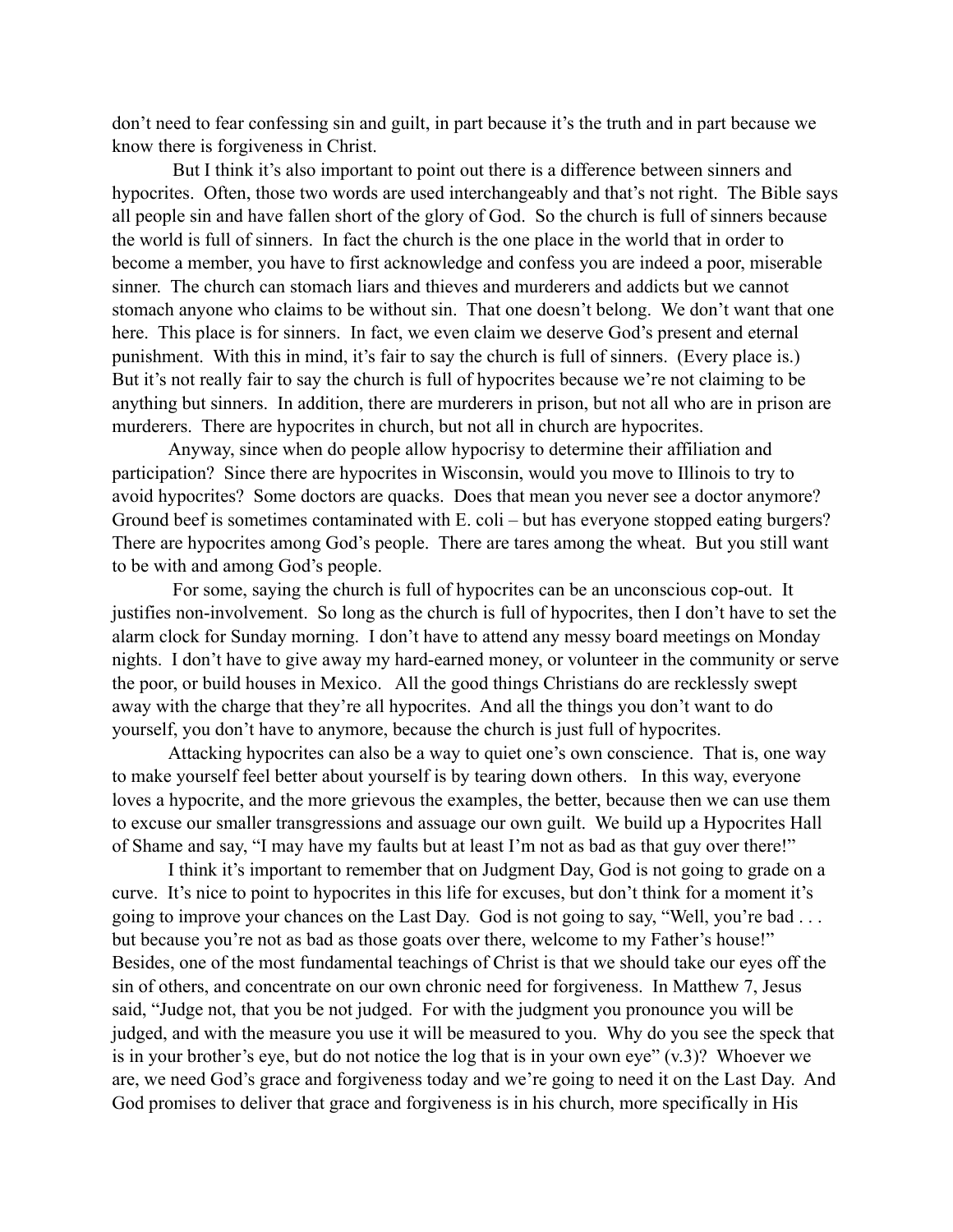Word and Sacraments. You don't want to cut yourself off from that. "I am the vine; you are the branches. Whoever abides in me and I in him, he it is that bears much fruit. Apart from me you can do nothing. If anyone does not abide in me he is thrown away like a branch and withers; and the branches are gathered, thrown into the fire" (Jn. 15:5ff).

People say, "I trust and believe in Jesus; I just don't need the church." The thing is, Jesus seems to think you do need the church. You said you trust him. Do you trust him also on that? Jesus kept the Sabbath and commanded us to do so. In the parable he taught that it is impossible to be a member of his flock in isolation. He taught the lamb that separates itself from the flock is called "lost". To desert the flock is to be alone in the wilderness where the lamb almost certainly perishes. When the shepherd finds the one who is lost, what does he do? He brings it back and restores it to the flock because that's where it needs to be.

The Bible says all have sinned and fallen short of the glory of God. Could it also be that all are hypocrites? A hypocrite is someone who does not practice what he preaches. Just about everyone on the planet would say cheating on your spouse is wrong. But Jesus taught that if you even look at another lustfully, you've committed adultery in your heart. So you say one thing and yet you do another. That's called hypocrisy.

Just about everyone on earth would say murder is wrong. Yet the Bible teaches that hatred is a form of murder, and who of us hasn't felt a surge of hatred at one point or another? You say one thing and do another. That's hypocrisy. We could do that with every one of the commandments of God. Anyone who lifts up a standard of ethics and then doesn't live according to it is a hypocrite. And that net catches just about everyone.

For example, many believe it's important to reduce their carbon footprint. And so we set for ourselves some green standards of living. We reduce, reuse, recycle. We feel good about ourselves and maybe even a little self-righteous when we drive a small car and buy local and organic and live simply and use mass transportation. But then, a big anniversary comes up and to celebrate we fly a long ways away on a big, fuel thirst jet. (Maybe we tell ourselves we've built up some moral points in the bank, some carbon credits, and can afford to indulge ourselves.) Or to enjoy nature we drive our small car all the way to Devil's Lake, or the Bad Lands or Yellowstone. Or to celebrate the New Year we uncork a bottle of wine or Champaign shipped all the way from France. I'm not saying it's wrong. It's just not living up to our standard of being green. So in one way or another, we're all hypocrites. There's no avoiding it. Therefore, it is also hypocritical to point at the church and say, "It's full of hypocrites."

 No one can escape the charge of "hypocrite" – no one except Jesus. And the Good News is Christianity does not stand or fall on the way Christians have acted throughout history or are acting today. Christianity stands of falls on the person of Jesus, and he was neither sinner nor hypocrite. Absolutely pure and innocent, that Lamb of God went to the cross for us. We are saved by Christ's performance on the cross, not by the performance of Christians in the church. Even large-scale hypocrisy (the Crusades come to mind) do not invalidate Christianity or Christ's redeeming death. We worship the perfect Christ, not imperfect Christians.

 Ruth Bell Graham (wife of Billy Graham) was once confronted by a young college student from India. He said, "I would like to believe in Christ. We of India would like to believe in Christ. But we have never seen a Christian who was like Christ." Ruth Graham answered, "I am not offering you Christians. I am offering you Christ."